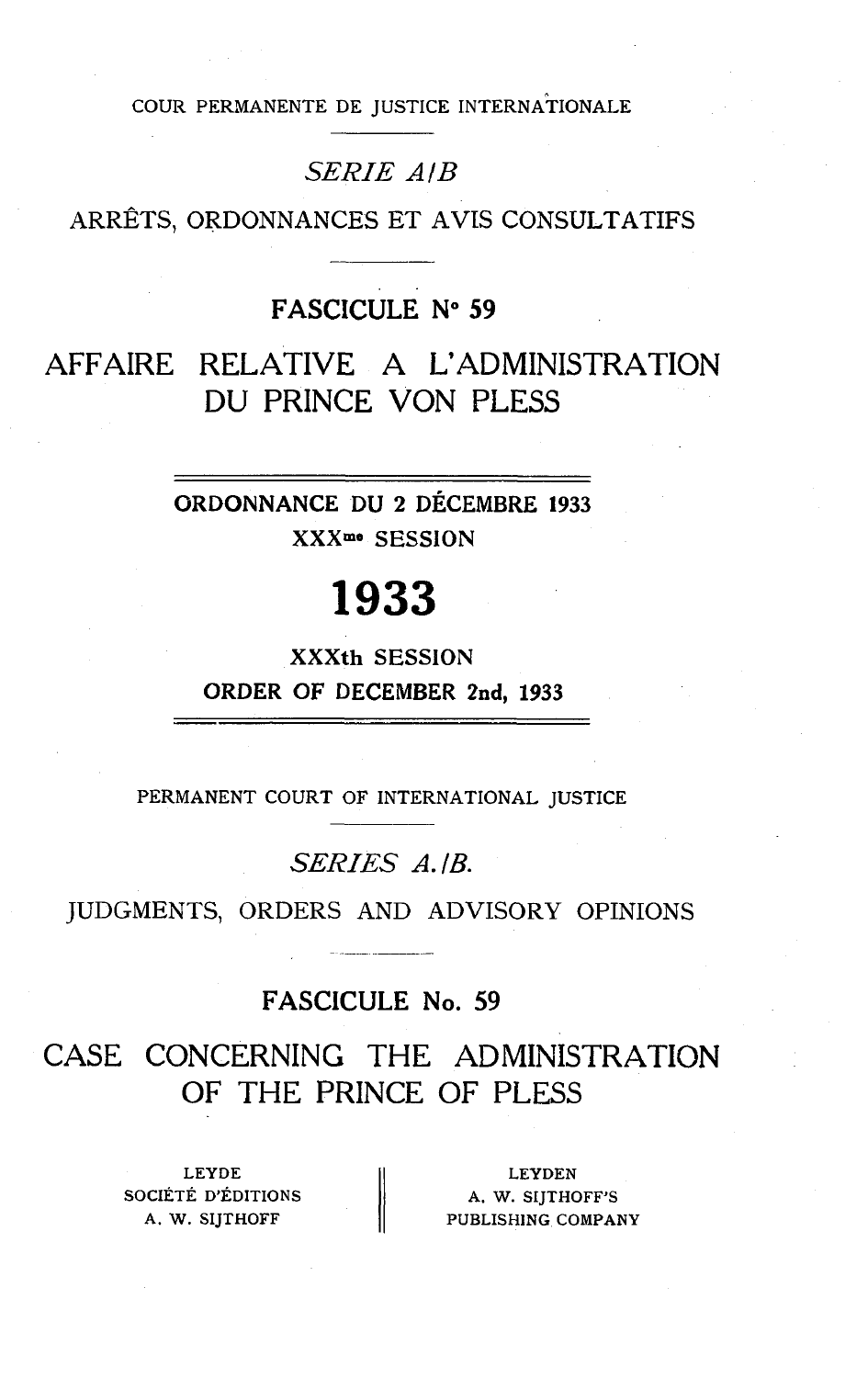#### COUR PERMANENTE DE JUSTICE INTERNATIONALE

**1933.**<br>**Le 2** décembre. **R61e** général nos **49** et 55.

#### **Le 2** décembre. ORDONNANCE RENDUE LE 2 DÉCEMBRE **1933**

#### TRENTIÈME SESSION (EXTRAORDINAIRE)

**2 décembre 1933.** 

# AFFAIRE RELATIVE A L'ADMINISTRATION DU PRINCE VON PLESS

Présents: MM. ADATCI, Président ; GUERRERO, Vice-Président ; KELLOGG, le baron ROLIN- JAEQUEMYNS. le comte ROST-WOROWSKI, MM. FROMAGEOT, DE BUSTAMANTE, ANZI-LOTTI, SIT CECIL HURST, MM. SCHÜCKING, NEGULESCO, Jhr. VAN EYSINGA, M. WANG, juges.

La Cour permanente de Justice internationale,

ainsi composée,

**4** 

après délibéré en Chambre du Conseil,

Rend I'ovdonnance suivante :

Vu l'article 48 du Statut de la Cour;

Vu l'article 61 du Règlement de la Cour;

Vu la requête du 18 mai 1932 par laquelle le Gouvernement allemand a introduit devant la Cour permanente de Justice internationale une instance contre le Gouvernement de Pologne, fondée sur l'allégation d'une violation par le Gouvernement polonais de certaines obligations découlant pour lui de la Convention de Genève du 15 mai 1922, relative à la Haute-Silésie, à l'égard de l'administration du prince von Pless, ressortissant polonais appartenant à la minorité allemande en Haute-Silésie polonaise ;

Vu la désignation par le Gouvernement allemand du professeur Erich Kaufmann, Berlin, comme son agent, et la désignation, par le Gouvernement polonais, de M. Thadée Sobolewski,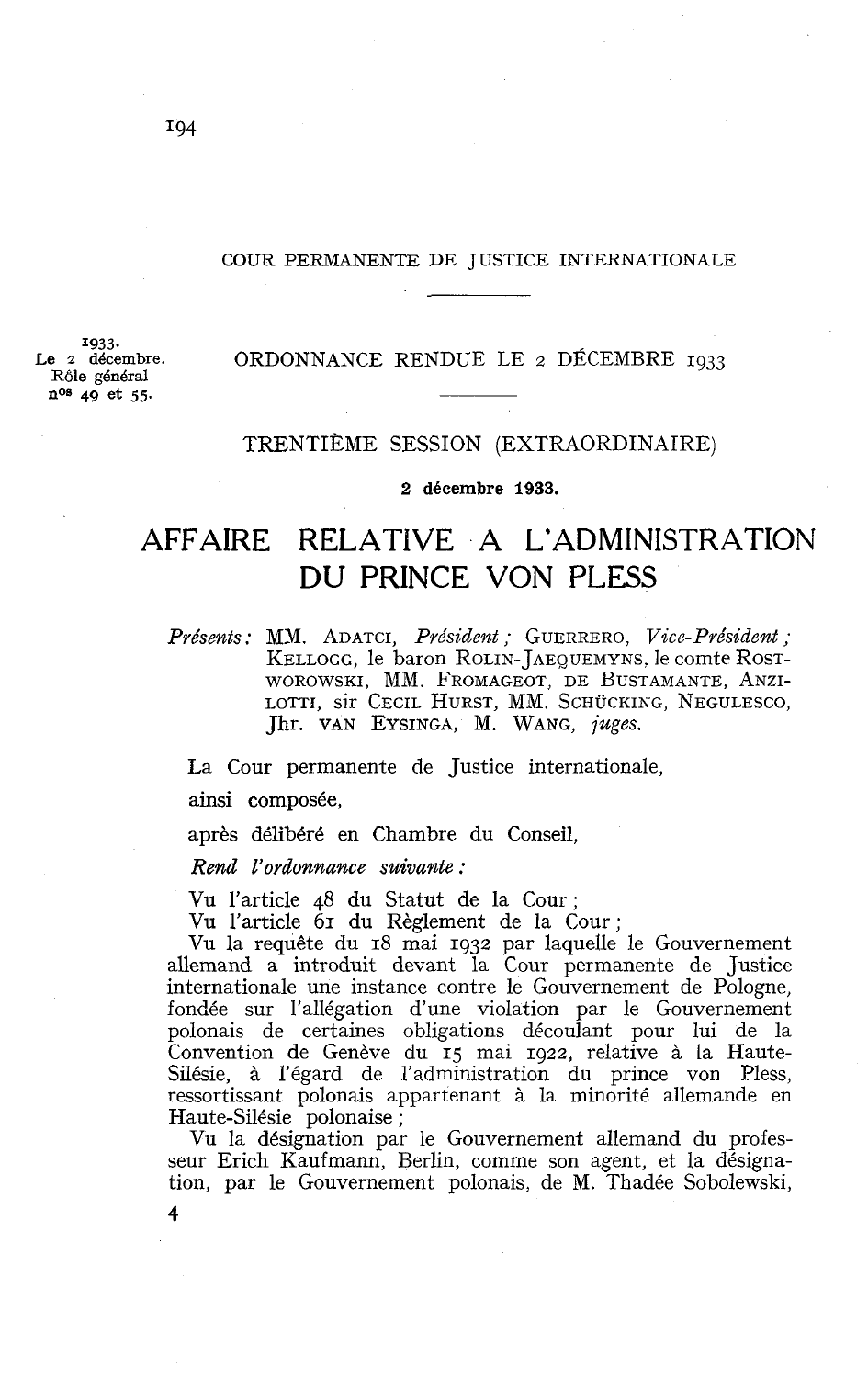#### PERMANENT COURT OF INTERNATIONAL JUSTICE

ORDER XIADE ON DECEMBER 2nd, **1933.** 

**1933**  December **2nd.**  General List : Nos. **49 and** 55.

THIRTIETH (EXTRAORDINAKY) SESSION.

**December 2nd, 1933.** 

## CASE CONCERNING THE ADMINISTRATION OF THE PRINCE VON PLESS.

*Present* : MM. ADATCI, *President* ; GUERRERO, *Vice-President* ; KELLOGG, Baron ROLIN-JAEQUEMYNS, Count ROST-WOROWSKI, MM. FROMAGEOT, DE BUSTAMANTE, ANZI-LOTTI, Sir Cecil Hurst, MM. Schücking, Negulesco, Jhr. VAN EYSINGA, M. WANG, *Judges.* 

The Permanent Court of International Justice,

composed as above,

after deliberation,

*Makes the following Order* :

Having regard to Article 48 of the Statute of the Court ; Having regard to Article  $6r$  of the Rules of Court;

Having regard to the Application of May 18th, 1932, whereby the German Government brought before the Permanent Court of International Justice a suit against the Polish Government, founded on an alleged violation by the Polish Government of certain obligations incumbent upon that Government under the Geneva Convention of May 15th, 1922, concerning Upper Silesia, in regard to the Administration of the Prince von Pless, a Polish national belonging to the German minority in Polish Upper Silesia;

Having regard to the appointment by the German Government of Professor Erich Kaufmann, of Berlin, as its Agent, and to the appointment by the Polish Government of

**4**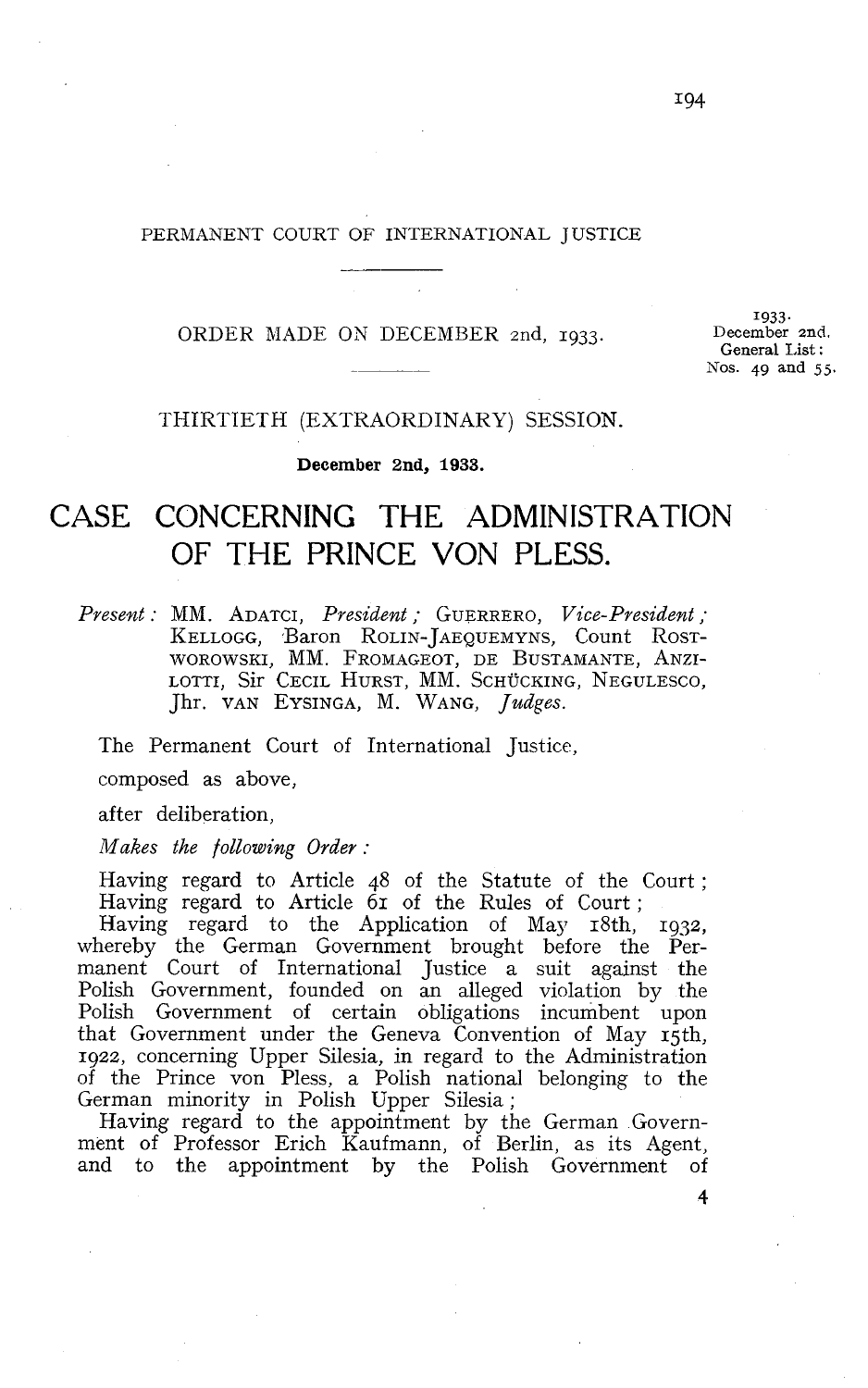docteur en droit et conseiller supérieur à l'Office du Contentieux de l'État, comme son agent ;

Vu l'acte déposé au Greffe le S octobre **1932,** par lequel le Gouvernement polonais, se référant à l'article **38** du Règlement, a opposé à la demande du Gouvernement alle mand une exception préliminaire concluant à ce qu'il plaise à la Cour « déclarer la demande du Gouvernement allemand irrecevable » ;

Vu l'ordonnance dii 4 février **1933** par laquelle la Cour a notamment joint l'exception préliminaire proposée par le Gouvernement polonais au fond de l'affaire, et fixé provisoirement les délais pour le dépôt des pièces de la procédure écrite concernant le fond, autres que le Mémoire de la Partie demanderesse ;

Vu l'ordonnance du II mai **1933** par laquelle la Cour a constaté qu'une demande en indication de mesures conservatoires introduite le 2 mai par le Gouvernement allemand est devenue sans objet;

Vu l'ordonnance du 4 juillet **1933** par laquelle le Président est devenue sans objet;<br>
Vu l'ordonnance du 4 juillet 1933 par laquelle le Président<br>
— la Cour n'étant pas en session — a fixé définitivement les<br>
délais pour le dépôt des Contre Mémoire, Réplique et Duplique délais pour le dépôt des Contre-Mémoire, Réplique et Duplique concernant le fond, le délai pour la présentation du Contre-Mémoire devant venir à expiration le **29** décembre **1933** ;

Considérant que, le **27** octobre **1933,** le Greffier de la Cour a reçu du ministre d'Allemagne à La Haye une note aux termes de laquelle le Gouvernement allemand n'a pas l'intention de poursuivre l'affaire qu'il avait soumise à la Cour concernant l'administration du prince von Pless;

Considérant que, conformément aux dispositions du Règlement, copie de cette communication a été transmise, à toutes fins utiles, à l'agent du Gouvernement polonais dans l'affaire ;

Considérant que, par lettre du **15** novembre **1933,** ledit agent a informé la Cour qu'en présence de l'attitude du Gouvernement allemand résultant de la note précitée, le Gouvernement polonais ne fait aucune objection à ce que la procédure dans l'affaire ne soit pas poursuivie et, la considérant ainsi comme close, « prie la . Cour d'en donner acte »;

Considérant que le désistement du Gouvernement allemand et l'acceptation de ce désistement par le Gouvernement polonais mettent fin à la procédure engagée ;

#### LA COUR.

**5** 

prenant acte de la communication repe, le **27** octobre **1933,**  du ministre d'Allemagne à La Haye, portant désistement du Gouvernement allemand de l'instance introduite par sa requête du **18** mai **1932** ;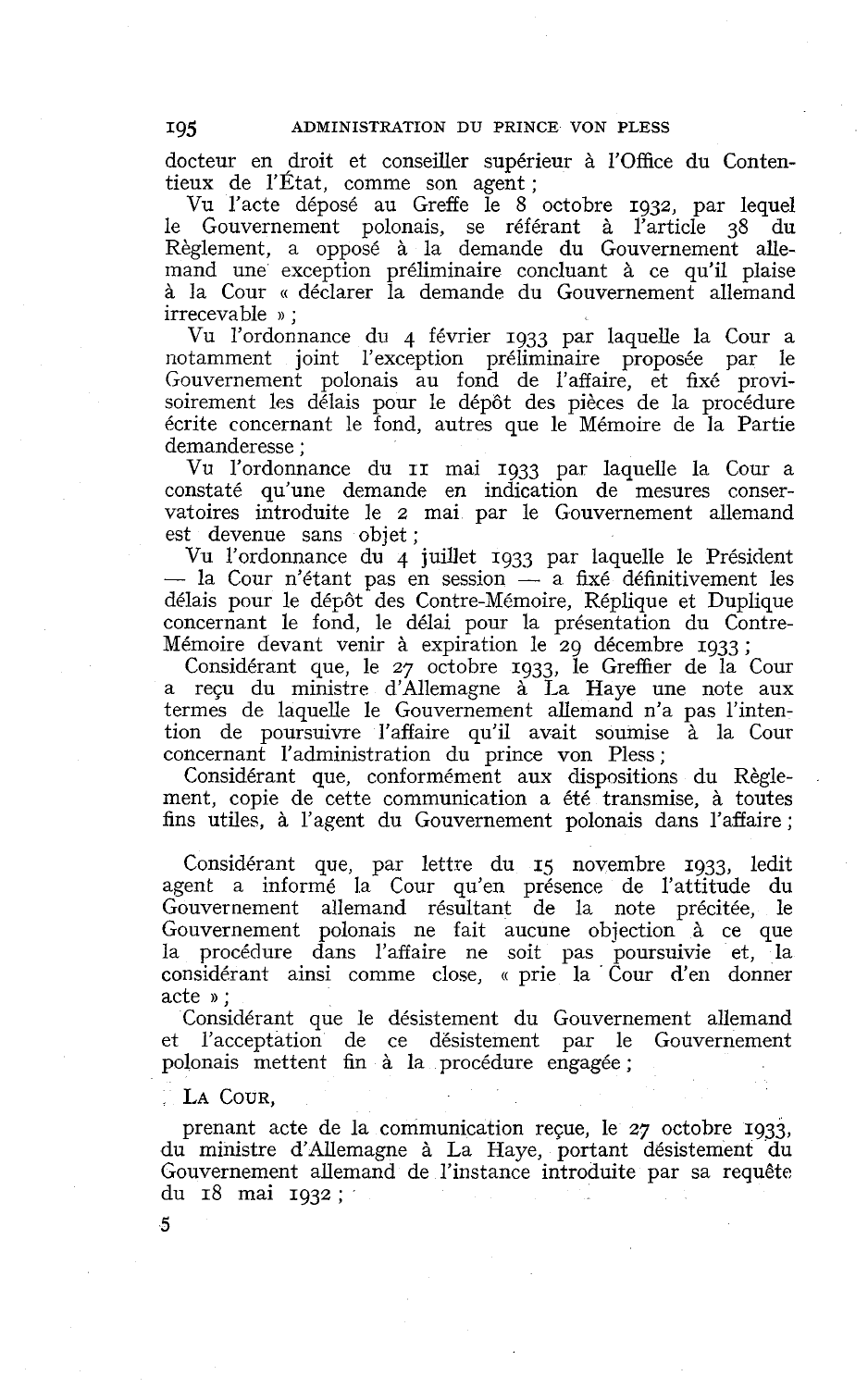M. Thadeus Sobolewski, Doctor of Law and Principal Counsellor at the State Litigation Office, as its Agent;

Having regard to the document filed with the Registry on October 8th, 1932, whereby the PoIish Government, relying on Article 38 of the Rules, raised a preliminary objection to the German Government's Application, submitting that the Court should "declare the German Government's Application inadmissible":

Having regard to the Order of February 4th, 1933, whereby the Court, *inter alia*, joined the preliminary objection lodged by the Polish Government to the merits of the case and provisionally fixed the time-limits for the filing of the documents of the written proceedings on the merits, other than the Case of the applicant Party;

Having regard to the Order of May 11th, 1933, whereby the Court declared that a request for the indication of interim measures of protection filed by the German Government on May 2nd has ceased to have any object;

Having regard to the Order of July 4th, 1933, whereby the President-the Court not being in session-finally fixed the time-limits for the filing of the Counter-Case, Reply and Rejoinder on the merits, the time-limit for the filing of the Counter-Case expiring on December zgth, 1933 ;

Whereas, on October 27th, 1933, the Registrar of the Court received from the German Minister at The Hague a note to the effect that the German Government does not intend to proceed with the case concerning the Administration of the Prince von Pless which it had submitted to the Court ;

Whereas, pursuant to the provisions of the Rules of Court, a copy of this communication was transmitted, for information and any necessary action, to the Agent of the Polish Government in the case ;

Whereas, by a letter of November 15th, 1933, the said Agent informed the Court that, in view of the attitude on the part of the German Government indicated by this note, the Polish Government has no objection to the discontinuance of proceedings in this case and, as it accordingly considers them closed, "requests the Court officially to record the fact"

Whereas the withdrawal of the suit by the German Government and the acquiescence of the Polish Government in this withdrawal terminate the proceedings instituted ;

THE COURT,

noting the communication received on October 27th, 1933, from the German Minister at The Hague, to the effect that the German Government withdraws the suit submitted by its Application of May 18th, 1932 ;

**5**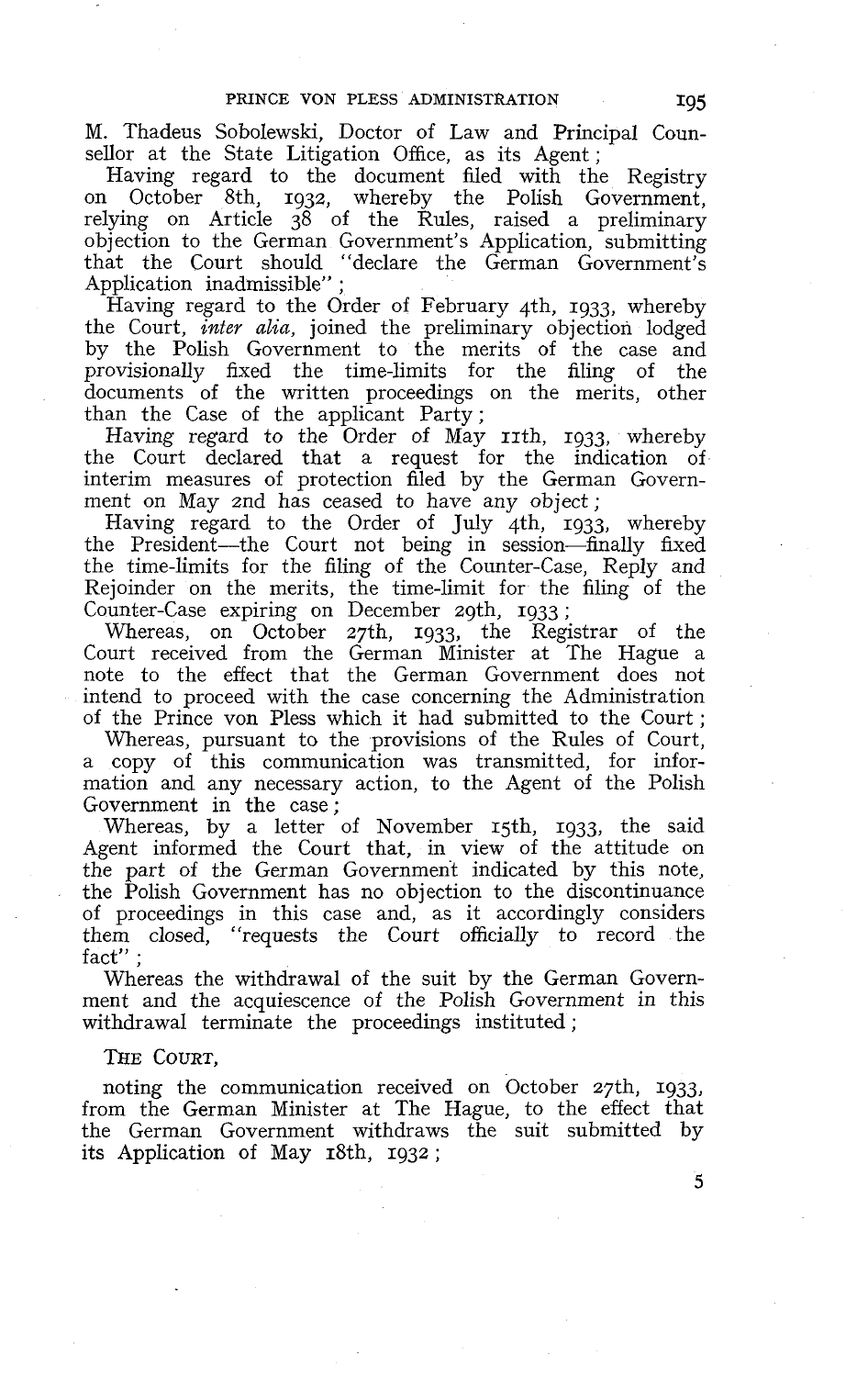donnant acte à l'agent du Gouvernement polonais de sa déclaration di1 **Ij** novembre **1933** portant acceptatiori par ledit Gouvernement de ce désistement ;

déclare close la procédure ouverte par la requête du Gouvernement allemand ;

dit que ladite affaire sera rayée du rôle de la Cour.

Fait en français et en anglais, le texte français faisant foi, au Palais de la Paix, à La Haye, le deux décembre mil neuf cent trente-trois, en trois exemplaires, dont l'un restera déposé aux archives de la Cour et dont les deux autres seront transmis respectivement au Gouvernement allemand et au Gouvernement polonais.

Le Président de la Cour :

#### *(Signé)* M. ADATCI.

Le Greffier de la Cour : *(Signé)* A. HAMMARSK JOLD.